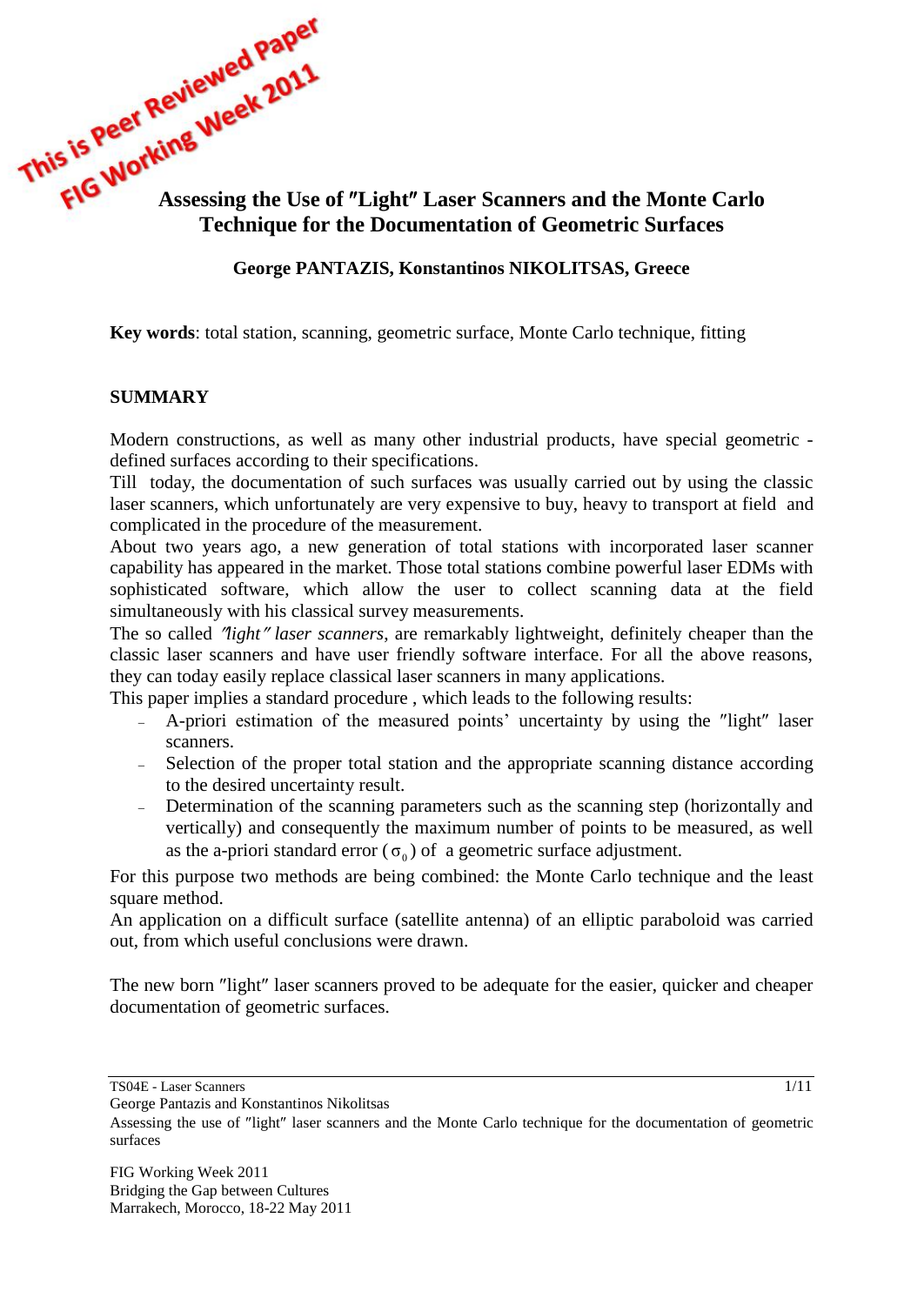# Assessing the Use of "Light" Laser Scanners and the Monte Carlo **Technique for the Documentation of Geometric Surfaces**

# **George PANTAZIS, Konstantinos NIKOLITSAS, Greece**

# **1. INTRODUCTION**

The last decade, modern total stations have obtained the capability to measure automatically in concrete directions a shaped pointcloud with a specific step on a given surface. This function is very convenient and many applications were performed over the last years. (Lambrou E., Pantazis G., 2006)

The evolution of this operation is a new generation of total stations, which are recently manufactured. These total stations, which incorporate a laser scanner, are very convenient in comparison to the classical laser scanners. These so called "light scanners", are significantly lighter than big laser scanners, and moreover they do not need heavy external batteries or an own lap-top in order to take measurements. Their operation is almost the same as when they are measuring manually or automatically points. They are also servo or piezoelectric driven.

The scanning function of a total station can be performed in both short or long range mode, correspondly to the reflectorless measurements. Of course, different range provides different accuracy in the distance measurement.

In the table 1, two of the recently manufactured scanning total stations are presented with their main technical specifications.

| <b>Total Station</b> | Distance<br>accuracy (RL) | Angle<br>accuracy | Max.<br>Scan speed | Range (m) |
|----------------------|---------------------------|-------------------|--------------------|-----------|
| Topcon IS            | $\pm 5$ mm                | $\pm 0.3$ mgon    | 20 points/sec      | <250      |
| Trimble VX           | $\pm 3$ mm $\pm 2$ ppm    | $\pm 0.3$ mgon    | 15 points/sec      | <150      |

Table 1: Indicative "light" laser scanners models

In order to execute the scanning operation, an horizontal and vertical scanning step must be set. Given that thousands of points are not measured within a second, ''light'' laser scanners are mainly used for the scanning of geometric (mathematic) defined surfaces such as plans, spheres, cylinders, paraboloids, ellipsoids etc.

Many industrial products or other civil constructions have this kind of shapes, and it is indipsensable to check the corectness of those constructions at first stage, as well as their possible deformations in the future. Those deformations could be caused by physical phenomena such as earthquakes, crashes or soil erosion.

The aim of the present paper is to acquire the ability to predict the uncertainty of the coordinates' (x, y, *z*) determination before scanning a surface. Additionally, the expected error  $\sigma_0$  of the fitting of the mathematic surface, namely the mathematic model, to the actual measured points is another very important element to find out.

Finally it would be interesting to know the appropriate scanning step according to the valid conditions of the measurerement in order to save time and labour.

TS04E - Laser Scanners

George Pantazis and Konstantinos Nikolitsas

 $2/11$ 

Assessing the use of "light" laser scanners and the Monte Carlo technique for the documentation of geometric surfaces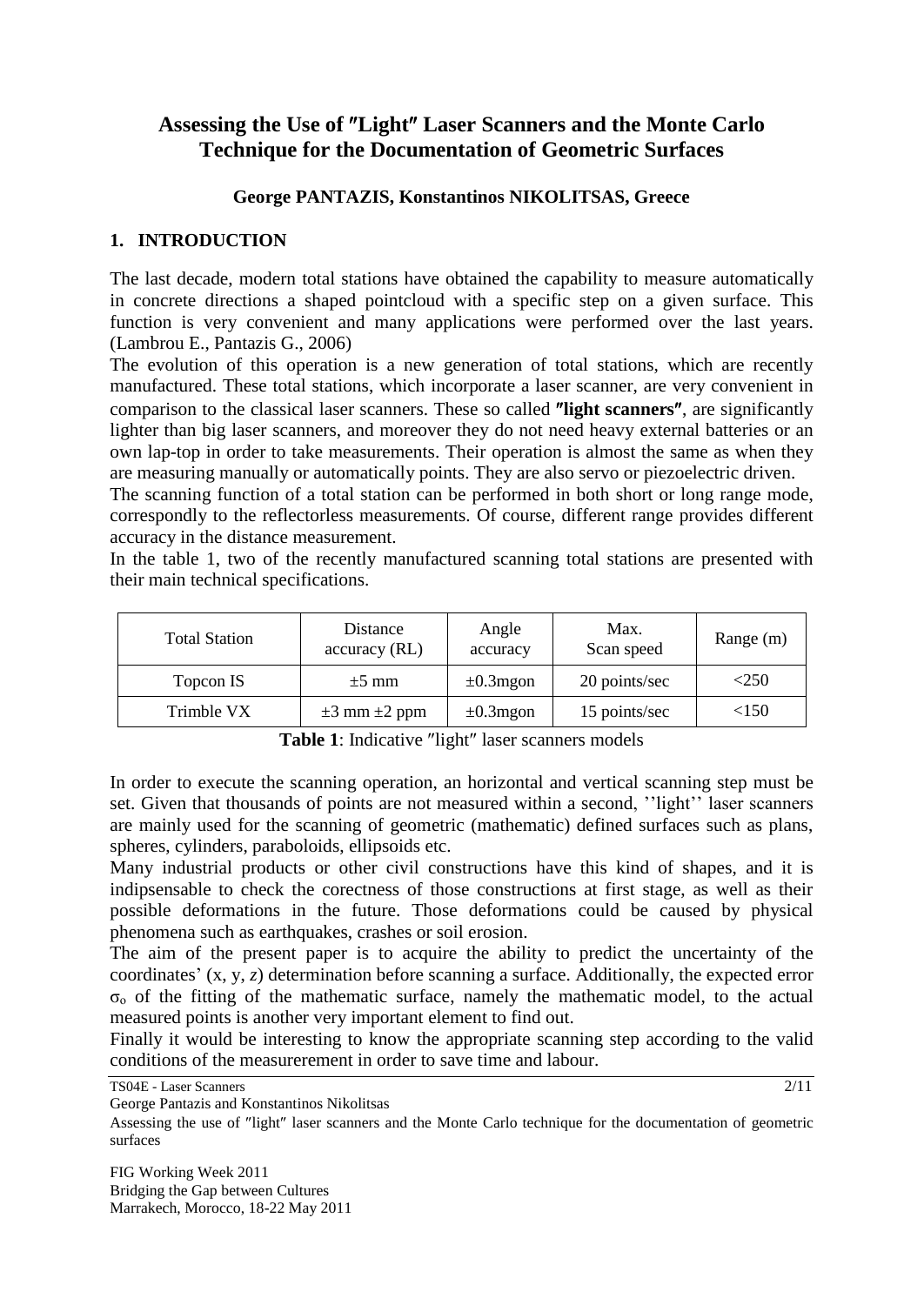The uncertainty of the x, y, *z* coordinates measured by such a method depends on the angle and distance measurement accuracy, which is given by the manufacturer. It also depends on the distance between the instrument and the surface which will be scanned. A parameter of major significance is the minimum scanning step that the instrument allows the user to set.

#### **2. THE A-PRIORI SURFACE ADJUSTMENT**

The control of geometric shaped equipment or constructions is made by comparing an ideal mathematic surface to the existing one at the concrete time. The mathematic equation which describes the surface is known as well as the characteristics of the instrument that will be used for its scanning. The following methodology uses the Monte Carlo technique and may be applied before the data collection.

At first, the interest is placed to the estimation of the mean uncertainty of the x, y, *z*  coordinates determination. This uncertainty is calculated by equations 1 and 2 (Pantazis, et al, 2007), which come out from the fundamental geodetic problems for the coordinate's determination, when the law of propagation error is applied. The provided accuracies in the angle and distance measurement of the instrument must be known, as well as its distance from the surface to be scanned.

$$
6_{x_i} = 6_{y_i} \approx \pm \sqrt{6_{D_i}^2 + \frac{D_i^2}{(\tilde{n}^{\infty})^2} \cdot (\delta_z^2 + \delta_{\hat{a}}^2)}
$$
 (1)

$$
\acute{o}_{z_i} \approx \pm \sqrt{\acute{o}_{D_i}^2 + D_i^2 \cdot \left(\frac{\acute{o}_z}{\tilde{n}^{\infty}}\right)^2}
$$
 (2)

Where

 $\delta_{D_i}$  = the error of the distance measurement

 $\sigma_{\alpha}$ ,  $\sigma_{z}$  = the errors of the horizontal and vertical angles measurements respectively.

 $D_i$  = the distance between the instrument and the surface.

By using the Monte Carlo technique, the uncertainties  $\sigma_{xi}$ ,  $\sigma_{yi}$ ,  $\sigma_{zi}$  can be a-priori determined under the presupposition that the errors follow the normal distribution.

The Monte Carlo technique provides an estimation of the uncertainty following the next steps: Using a set of generated samples, the PDF for the value of the output quantity Y in equation (3) will be numerically approximated (Alkhatib, et al, 2009).

$$
Y = f(Z_1, Z_2, \dots, Z_n) = f(Z)
$$
\n(3)

- *Step 1*: A set of random samples  $z_1, z_2, \ldots, z_n$ , which have n parameters, is generated from the PDF for each random input quantity  $Z_1, Z_2, \ldots, Z_n$ . The sampling procedure is repeated M times for every inserted quantity.
- *Step 2*: The output quantities y will be then calculated according to the equation:

$$
y^{(i)} = f(z_1^{(i)}, f_2^{(i)}, ..., f_n^{(i)}) = f(z^{(i)})
$$
\n(4)

Where  $i = 1, \ldots, M$  are the generated samples of the random output quantity Y.

- *Step 3*: Particularly relevant estimations of any statistical quantities can be calculated.
	- the expectation of the output quantity

TS04E - Laser Scanners

George Pantazis and Konstantinos Nikolitsas

Assessing the use of "light" laser scanners and the Monte Carlo technique for the documentation of geometric surfaces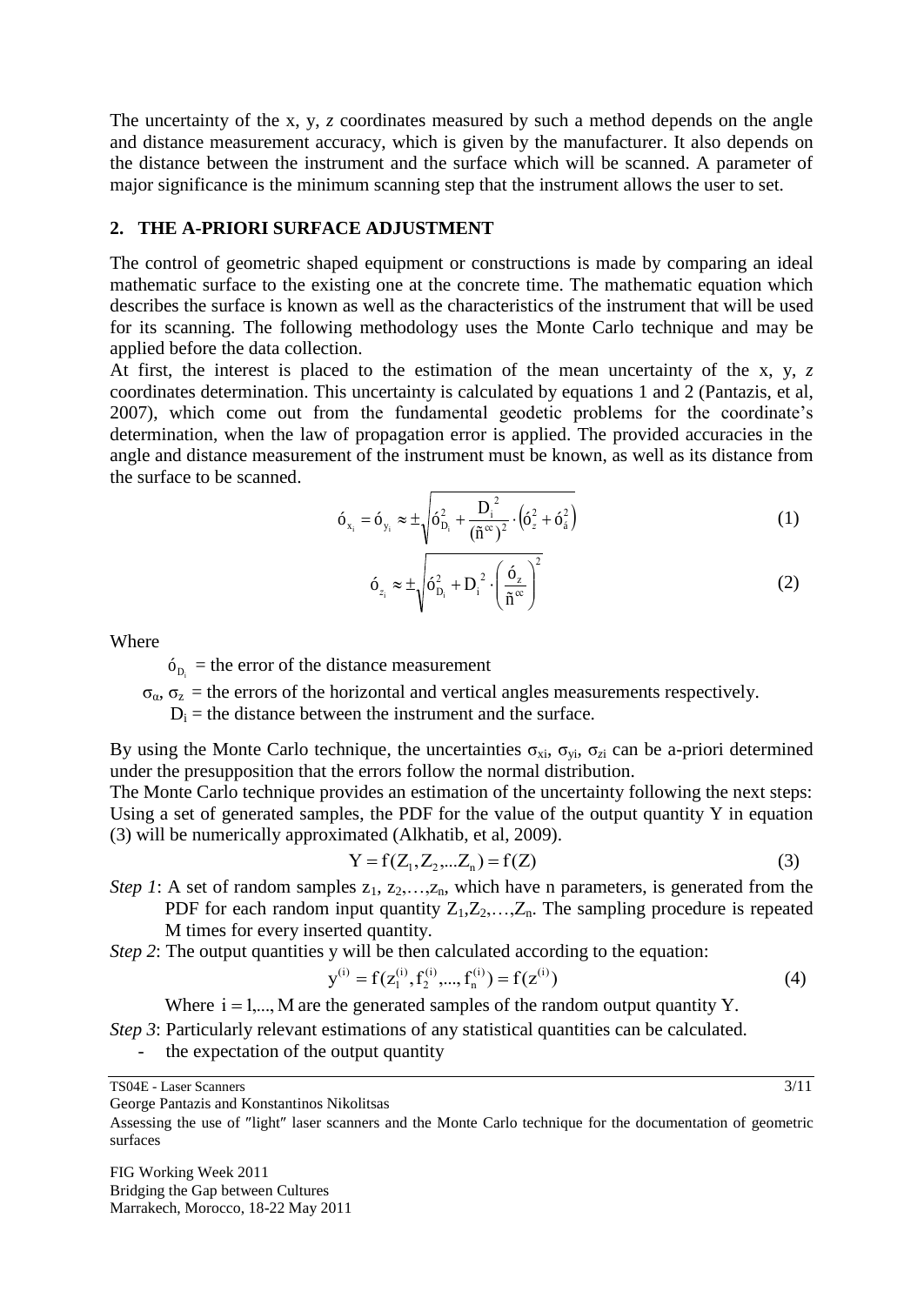$$
\widehat{E}(f(z)) = \widehat{E}(y) = \frac{1}{M} \sum_{i=1}^{M} f(z^{(i)})
$$
\n(5)

- the estimation of the variance of the output quantity

$$
\widehat{D}(y) = \frac{1}{M} \sum_{i=1}^{M} (f(z^{(i)}) - \widehat{E}(f(z)) \cdot (f(z^{(i)}) - E(f(z)))^{T}
$$
\n(6)

Afterwards, these uncertainties can be used as the input quantities for the theoretical adjustment of the geometric surface, thus the a-priori  $\sigma_0$  of the adjustment is estimated.

In other words the a-priori  $\sigma_0$  of the points fitting to the geometric proper surface, considering that they are measured with the previous calculated uncertainties.

As it will be analyzed in paragraph 3, the Monte Carlo technique performs the adjustment by using the least squares method and the mathematic model of the surface. The calculation of the a priori  $\sigma_0$  is independent from the scanning step, namely the total number of points. Figure 1 presents in a diagram the previous procedure.



**Figure 1**. The a-priori estimation of the coordinates' uncertainties and the standard error  $\sigma_0$  of the adjustment

Figure 2 illustrates the  $\sigma_x$ ,  $\sigma_y$ ,  $\sigma_z$  values as they are calculated by the Monte Carlo technique for four different angle accuracies, distance measurement with accuracy of  $\pm 3$ mm and scanning distances between 10m and 80m.

TS04E - Laser Scanners

George Pantazis and Konstantinos Nikolitsas

Assessing the use of "light" laser scanners and the Monte Carlo technique for the documentation of geometric surfaces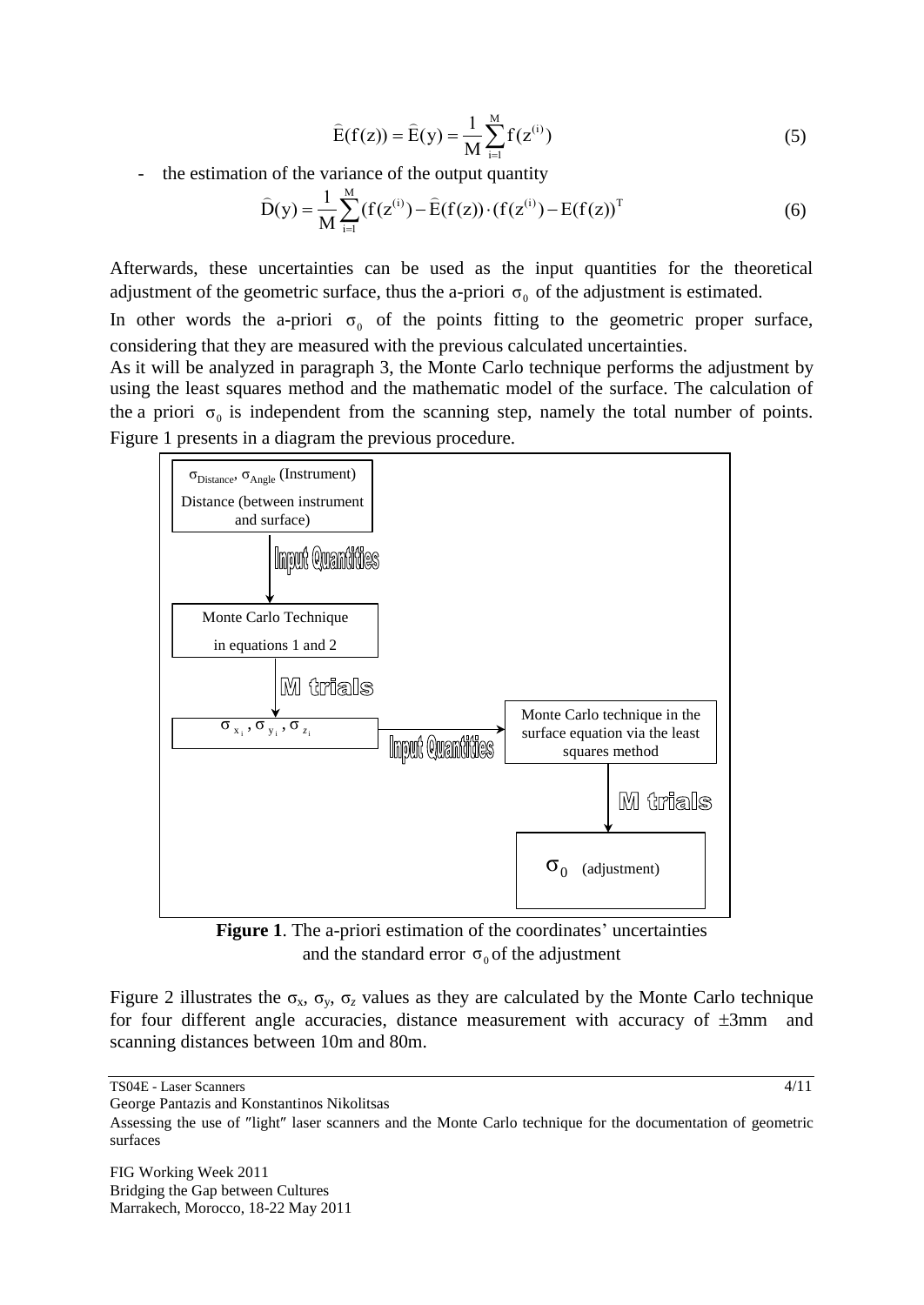

**Figure 2.** The  $\sigma_x$ ,  $\sigma_y$ ,  $\sigma_z$  values for different instruments, for distance measurement with an accuracy of  $\pm 3$ mm

The diagram in Figure 3, presents the results by applying the previous procedure for a plan, described by the equation  $5x+8y-2z=0$ , considering that the total station provides an accuracy of  $\pm 3$ mm in the distance measurement.





By using the procedure of the theoretical surface adjustment which was analyzed before, the selection of the proper total station can be done in accordance with the provided angles and distance measurement uncertainties and the scanning distance.

TS04E - Laser Scanners

George Pantazis and Konstantinos Nikolitsas

Assessing the use of "light" laser scanners and the Monte Carlo technique for the documentation of geometric surfaces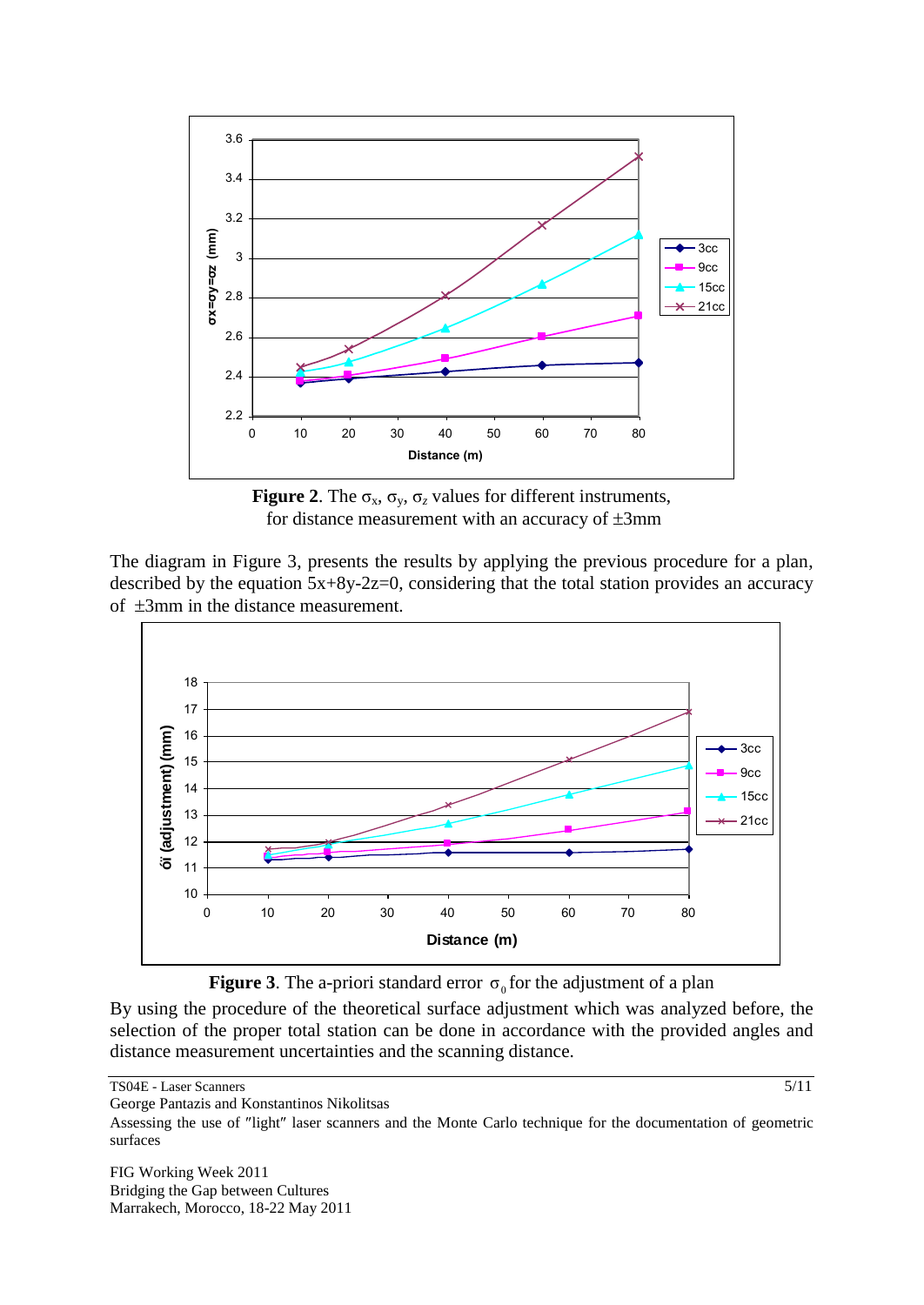Another crucial question is how many points have to be scanned on a concrete surface, from a given distance by using the specific instrument.

As the a priori adjustment standard error  $\sigma_0$  is detrermined, the minimum scanning step namely the maximum number of points on the surface can be estimated.

Considering the same step, horizontally and vertically, every point could be measured by a step **s** equal to  $\sigma_0 \cdot z_{95\%}$ , where the  $z_{95\%}$  is the coefficient of the normal distribution for confidence level 95%. A smaller step isn't useful as it would be within the error of the adjustment.

Thus, knowing the minimum necessary scanning step, the approximate number **n** of the points to be scanned may be estimated by the equation:

$$
n = \frac{Area}{s^2} \tag{7}
$$

#### **3. THE A - POSTERIORI SURFACE ADJUSTMENT**

For the a posteriori surface determination, the least square method is being used. Usually, the unknown surface is expressed by a linear or no linear function of the calculated x,  $y \, z$ , coordinates of the surface. The unknown parameters are the coefficients  $a_i$  of the surface's equation.

In these cases a linearisation of the observation

$$
A \cdot \hat{x} = l + u \tag{8}
$$

where

$$
A = \begin{bmatrix} \alpha_{11} & \alpha_{12} & \dots & \alpha_{1m} \\ \alpha_{21} & \alpha_{22} & \dots & \alpha_{2m} \\ \vdots & \dots & \ddots & \vdots \\ \alpha_{n1} & \alpha_{n2} & \dots & \alpha_{nm} \end{bmatrix}, \ \widehat{x} = \begin{bmatrix} a_1 \\ a_2 \\ \vdots \\ a_m \end{bmatrix}, 1 = \begin{bmatrix} l_1 \\ l_2 \\ \vdots \\ l_m \end{bmatrix}
$$
(9)

By the above equations system, the vector of the unknown coefficients  $a_i$  of the surface equation can be determined as follows:

$$
\widehat{\mathbf{x}} = (\mathbf{A}^{\mathrm{T}} \cdot \mathbf{A})^{-1} \cdot \mathbf{A}^{\mathrm{T}} \cdot \mathbf{1}
$$

Additionally, the a posteriori standard error  $\hat{\sigma}_0$  of the adjustment and the corresponding variance – covariance matrix  $V_x$  are being calculated.

$$
V_{x} = \begin{bmatrix} \delta_{a_1}^{2} & & & \\ & \delta_{a_2}^{2} & & \\ & & \ddots & \\ & & & \delta_{a_m}^{2} \end{bmatrix}
$$

The diagonal elements of this matrix are the variances of the surface's equation coefficients  $a_i$ .

TS04E - Laser Scanners

George Pantazis and Konstantinos Nikolitsas

Assessing the use of "light" laser scanners and the Monte Carlo technique for the documentation of geometric surfaces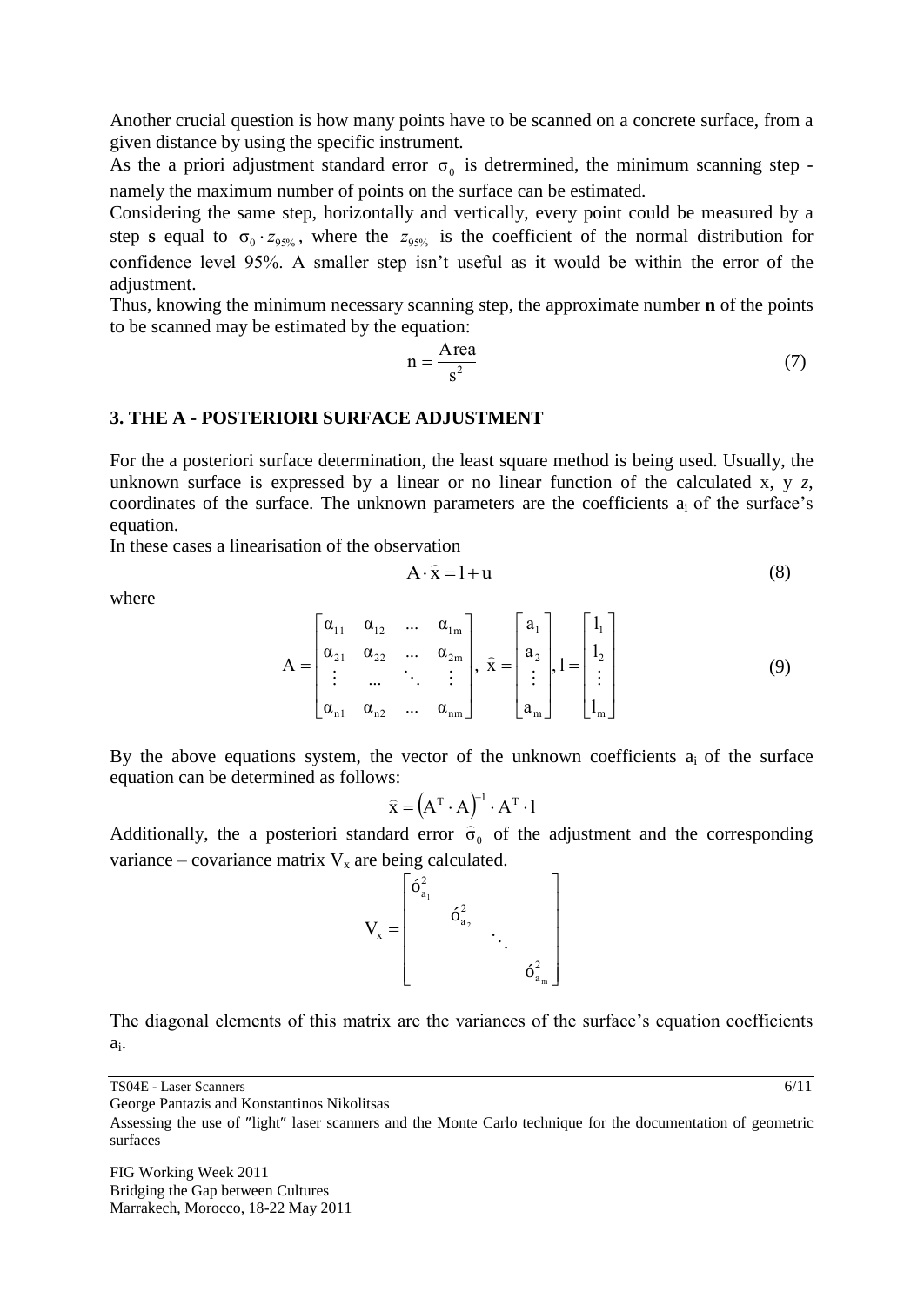Continuous statistical checks may be applied in order to prove the validation of the adjustment.

The values of the coefficients  $a_i$  should be checked for their statistical significance for confidence level 95%, by using the following equation:

$$
\delta_{a_i} \cdot z_{95\%} \le a_i \tag{10}
$$

If equation 10 is valid for all the coefficients then the surface is acceptable.

Another criterion which will be applied in order to help us decide if the measured points fit to the concrete surface is the comparison of the a posteriori standard error  $\hat{\sigma}_0$  of the adjustment with the a priori one, which came out by the Monte Carlo technique. Namely the following equation can be formed:

$$
\dot{\mathbf{O}}_{\text{a-posterior}} \le \dot{\mathbf{O}}_{\text{a-proti}} \cdot \mathbf{z}_{95\%} \tag{11}
$$

If the equation 11 is valid then the measured points belong to the geometric-mathematic model and hence the surface has no manufacture errors and it was constructed in accordance to the specifications.

On the contrary if the equation 11 is not valid, the residual of all the points must be analyzed. By this check, the deformed areas of the surface can also be determined.

## **4. APPLICATION**

#### **4.1 The scanning surface**

The aim of the application is the assessing of the credibility of a 3D model provided by the modern "light" laser scanners. For this purpose the scan of a satellite antenna (fot.1) was carried out. It is known that the shape of the antenna is an elliptic paraboloid (figure 4), whose surface is expressed by the following equation:

$$
\frac{(x_i - x_0)^2}{a^2} + \frac{(y_i - y_0)^2}{b^2} = \frac{1}{c} \cdot (z_i - z_0)
$$
 (12)

where

a, b, c are the semi axes of the elliptic paraboloid solid surface

 $x_0$ ,  $y_0$ ,  $z_0$  are the coordinates of the surface's center

 $x_i, y_i$ are the coordinates of each measured point i on the surface

The equation 12 is not linear. After its linearalization using the Taylor method the following equation comes out:<br>  $-\frac{2\cdot(x_i - x_0)^2}{a^3} \cdot \delta a - \frac{2\cdot(y_i - y_0)^2}{b^3} \cdot \delta b - (z_i - z_0) \cdot \delta c - \frac{2\cdot(x_i - x_0)}{a^2} \cdot \delta x_0 - \frac{2\cdot(y_i - y_0)}{$ equation comes out:

$$
-\frac{2\cdot(x_i-x_0)^2}{a^3}\cdot \delta a-\frac{2\cdot(y_i-y_0)^2}{b^3}\cdot \delta b-(z_i-z_0)\cdot \delta c-\frac{2\cdot(x_i-x_0)}{a^2}\cdot \delta x_0-\frac{2\cdot(y_i-y_0)}{b^2}\cdot \delta y_0+\frac{1}{c}\cdot \delta z_0=0
$$
 (13)

TS04E - Laser Scanners

George Pantazis and Konstantinos Nikolitsas

Assessing the use of "light" laser scanners and the Monte Carlo technique for the documentation of geometric surfaces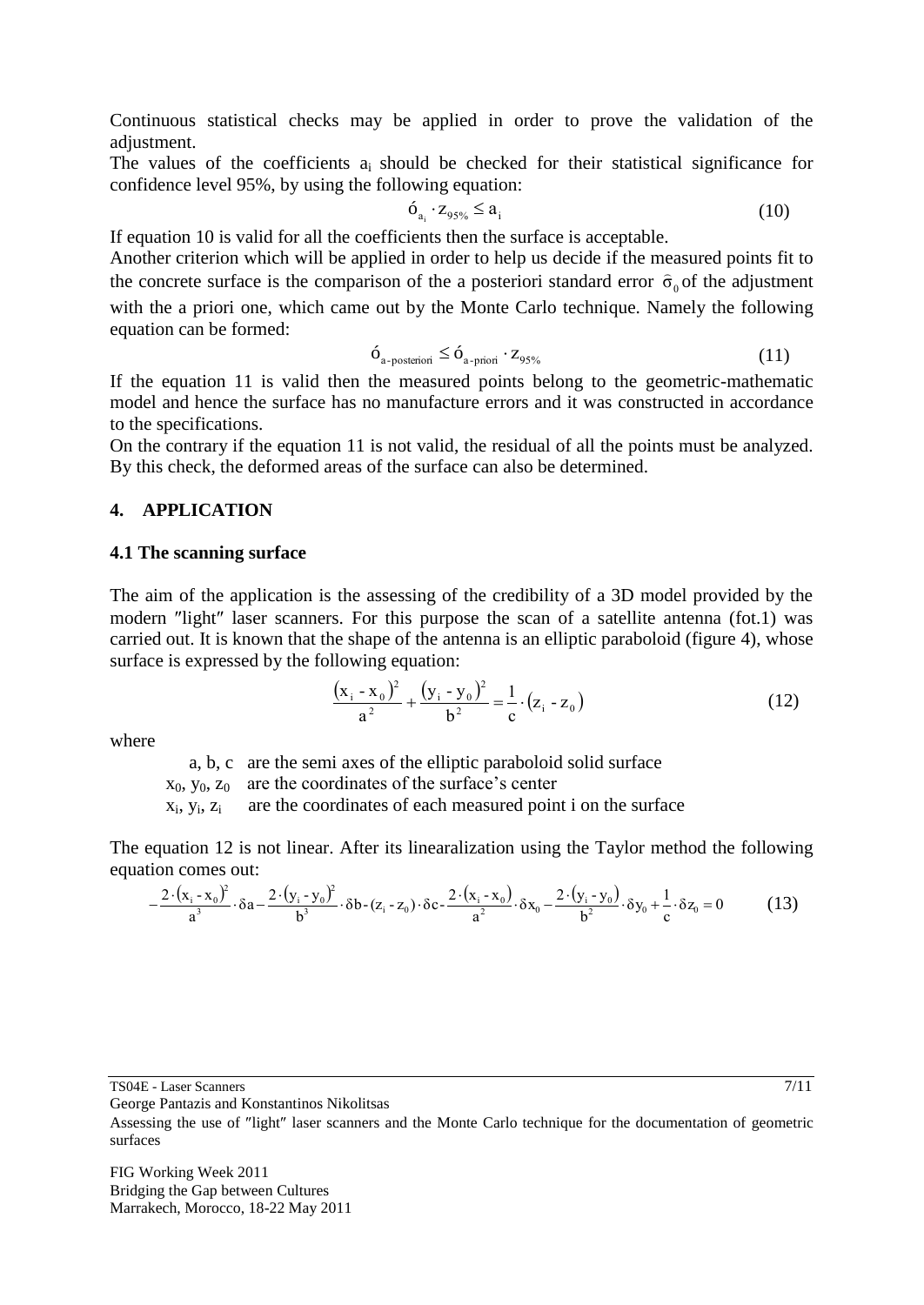

Figure 4. The elliptic paraboloid

Fot. 1. The satellite antenna and measured points

# **4.2 The a-priori parameters determination**

For the a priori determination of the interesting parameters  $(\sigma_{x_i}, \sigma_{y_i}, \sigma_{z_i}, \sigma_0)$  the above analyzed methodology is being applied.

Figure 5 presents the a priori standard error  $\sigma_0$  of the adjustment of the scanning procedure, for an elliptic paraboloid surface when expressed by equation 12. Considering that it is measured by different instruments and to different distances,  $x_0 = y_0 = z_0 = 0$ m, which is defined in an arbitrary reference system and additionally  $a = 0.94$ m,  $b = 0.96$ m and  $c = 0.3$ m.



**Figure 5**. The a-priori standard error  $\sigma_0$  of the adjustment for an elliptic paraboloid surface.

As a result, the best adjustment for standard error  $\sigma_0$  can be reached for the surface of the elliptic paraboloid, using a total station with  $\pm 3^{\circ}$  angle accuracy and for scanning distance of about 10m. In this case the adjustment's standard error is equal to 1.6cm. Therefore the

TS04E - Laser Scanners

George Pantazis and Konstantinos Nikolitsas

Assessing the use of "light" laser scanners and the Monte Carlo technique for the documentation of geometric surfaces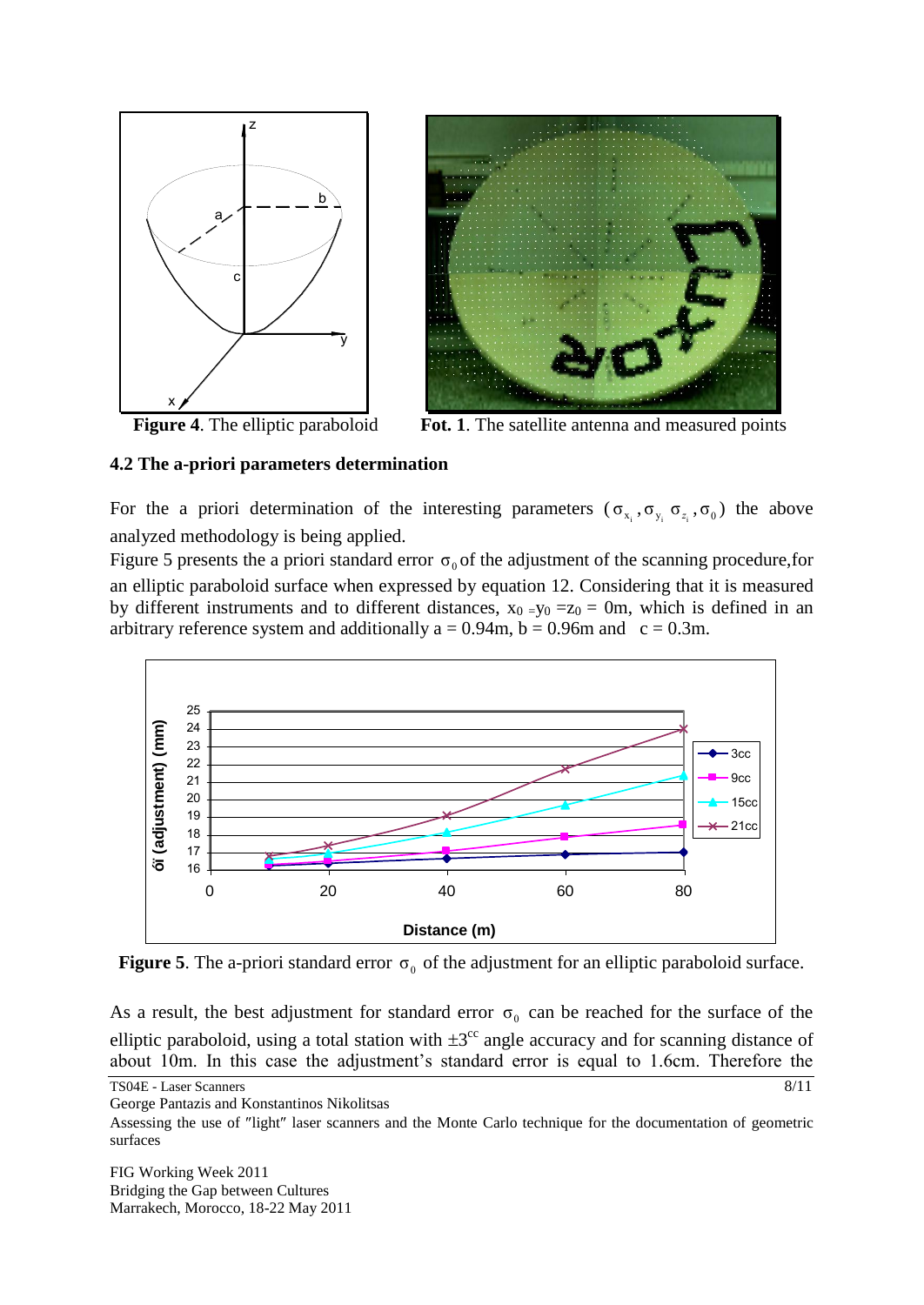minimum scanning step will be  $1.6 \cdot z_{95\%} = 3.2 \text{cm}$ . Consequently 1000 points will be measued for every square meter.

## **4.3 The a-posteriori surface determination**

Taking into consideration the a priori analysis of the scanning, the Trimble VX total station was decided to be used for this application.

The provided uncertainties by this instrument are  $\pm 3^{\circ\circ}$  for the directions and  $\pm 3$ mm  $\pm 3$ ppm for the distance measurements respectively (Trimble, 2008).

The scanning was carried out using a scanning step of 4cm horizontally and vertically, which is approximately equal to the a priori analysis. About 2600 points were measured (including the useful ones). The points, which are situated outside the antenna's body, were removed.

The coordinates x, y and z of the measured points are calculated in a local arbitrary reference system.

In the case that there were measured n points on the antenna's body, n equations as the equation 13 are formed.

Each one has five unknown parameters (δa, δb, δx<sub>0</sub>, δy<sub>0</sub>, δz<sub>0</sub>). The freedom degree of the system is  $r = n-5$ . These parameters and their uncertainties (table 2) are determined by the least square method as it was mentioned before, using the blue print coordinates of the unknown parameters as their temporary values.

| a(m)  | $\sigma_{a}$<br>$\rm{mm}$ | b(m)  | $\sigma_{\rm b}$<br>mm) | $x_0(m)$ | $\sigma x_0$ (mm) | $y_0(m)$ | $\sigma y_0$ (mm) | $Z_0(m)$ | $\sigma z_0$<br>(mm) |
|-------|---------------------------|-------|-------------------------|----------|-------------------|----------|-------------------|----------|----------------------|
| 0.951 | $\pm 0.3$                 | 0.965 | $\pm 0.3$               | 0.001    | ±0.0001           | $-0.019$ | ±0.0002           | 0.001    | ±0.0001              |

**Table 2:** The values of the parameters a, b,  $x_0, y_0, z_0$  and their standard errors

The a-posteriori standard error of the adjustment resulted to be  $\pm 12$ mm. The equation 11 is valid, namely  $\dot{\sigma}_{a\text{-posterior}} = \pm 12 \,\text{mm} < \sigma_{a\text{-prior}} \cdot z_{95\%} = \pm 16 \cdot 1.96 = \pm 31 \,\text{mm}$ .

Hence the theoretical analysis is confirmed.

Also the values of the parameters a, b, c,  $x_0$ ,  $y_0$ ,  $z_0$  are checked and found that they are statistical significant as the equation 10 is valid.

### **5. REMARKS AND CONCLUSIONS**

The presentation of a complete methodology for the determination of the adjustment parameters for the geometric surface documentation is the aim of this paper. This work is focused mainly in the a-priori estimation of the standard error of the adjustment in relation to the used total station as "light" laser scanners but also in the selection of the proper scanning step namely the needed points to be scanned.

The conclusions could be summarized at the following:

The a priori standard error  $\sigma_0$  of the points' adjustment, which belong to a specific surface is strongly influenced by the accuracy that the total station provides and can estimated by using the Monte Carlo technique.

TS04E - Laser Scanners

George Pantazis and Konstantinos Nikolitsas

Assessing the use of "light" laser scanners and the Monte Carlo technique for the documentation of geometric surfaces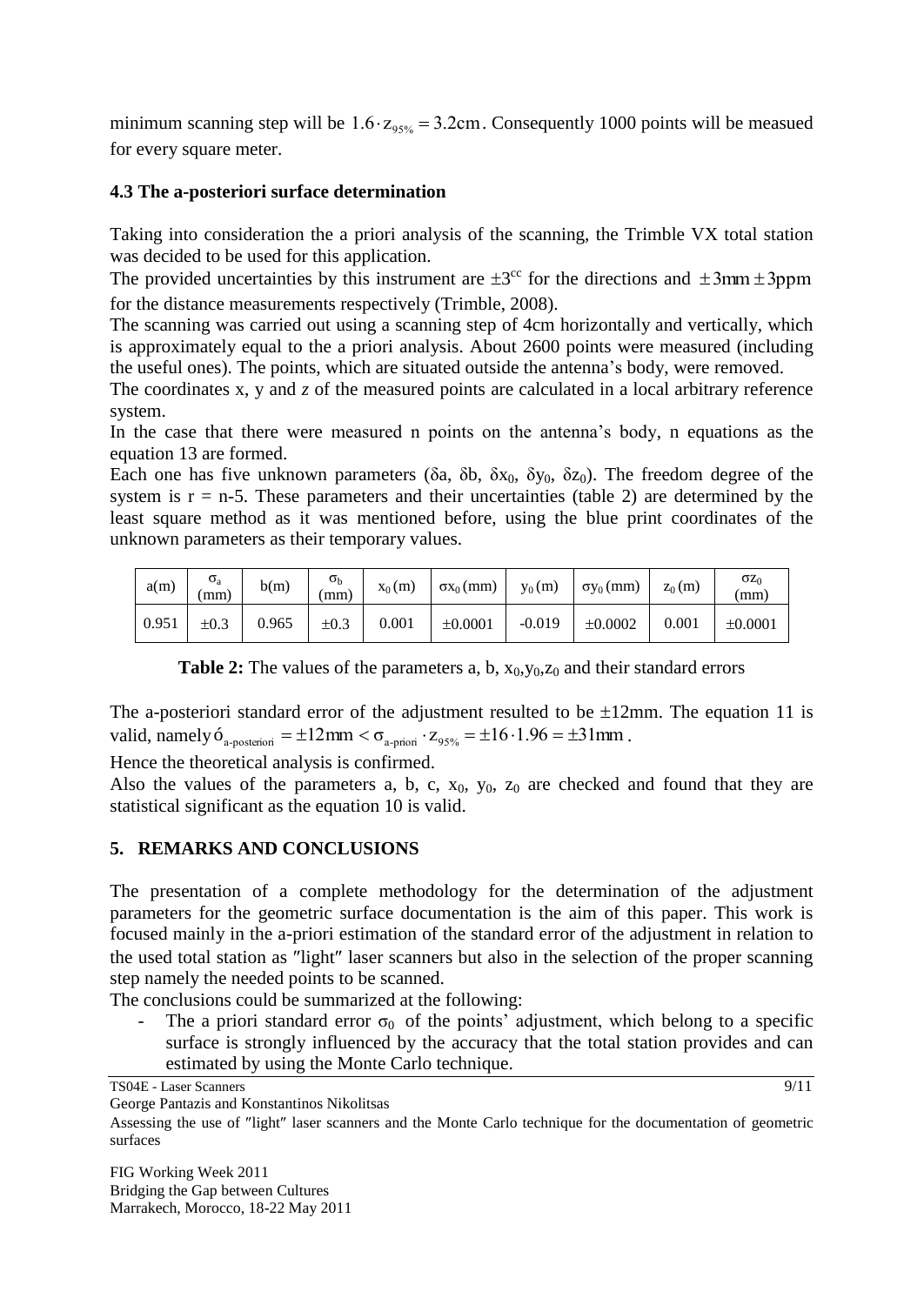- Knowing the number of points which are necessary to be captured and the desired  $\sigma_0$ of the adjustment, the user can have a clear idea of what he needs to collect at the field.
- The comparison between the a-priori and the a-posteriori  $\sigma_0$  of the adjustment can document that the measured surface is constructed according to its specifications.
- The Monte Carlo technique proved to be a very useful tool for the a-priori determination of the measurements' uncertainty as well as the standard error  $\sigma_0$  of the adjustment.
- The development of total stations, with laser scanner capability, gives the opportunity for a more economical procedure of scanning geometric surfaces compared with the real laser scanner.
- These instruments are more convenient to the data processing compared to the laser scanners as not huge computer needed and more easy to use as they are lighter and have the same on board software as the conventional surveys.

# **REFERENCES**

Alkhatib, H., Neumann, I., Kutterer, H. (2009). "Uncertainty modeling of random and systematic errors by means of Monte Carlo and fuzzy techniques". Journal of applied geodesy 3, 67-79.

Lambrou E., Pantazis G. (2006). "A new geodetic methodology for the accurate documentation and monitoring of inaccessible surfaces". Proceedings of "3<sup>rd</sup> IAG symposium on Geodesy for Geotechnical and Structural Engineering and 12<sup>th</sup> International FIG symposium on deformation measurements", Baden, Austria.

Pantazis, G., Lambrou, E., Nikolitsas, K., (2007)."The relationship of the measurements uncertainty and the result uncertainty in geodetic applications ". Proceedings of  $"2<sup>nd</sup>$  National Metrological Conference Hellenic Laboratory Union, Thessalonica,

Trimble Navigation (2008), Users manual for Trimble Vx.

| <b>BIOGRAPHICAL NOTES</b> |                     |  |  |  |
|---------------------------|---------------------|--|--|--|
| <b>Surname</b>            | : PANTAZIS          |  |  |  |
| <b>First name</b>         | : <b>GEORGE</b>     |  |  |  |
| Date of birth             | : 29 September 1966 |  |  |  |
| Place of birth            | : Athens            |  |  |  |

## **BIOGRAPHICAL NOTES**

- $\checkmark$  1984 Graduated from high school of Derveni region Korinth
- $\checkmark$  1984 1990 Attended and graduated from the Rural & Surveying Engineering School of the National Technical University in Athens. Mark 7.51(max 10)
- of the National Technical University in Attients. Mark 1.91 (max 10)<br>  $\checkmark$  1991 Postgraduate scholar in the section of Topography of Rural & Surveying Engineering School, National Technical University of Athens.
- $\checkmark$  2002 Defended thesis "Investigation of monuments orientation using geodetic and astronomical methods. Application at Meteora", in the Rural  $\&$  Surveying Engineering School, National Technical University of Athens.
- $\sim$  2005 Lecturer at National Technical University of Athens
- 2009 Assistant Professor at National Technical University of Athens

TS04E - Laser Scanners

George Pantazis and Konstantinos Nikolitsas

Assessing the use of "light" laser scanners and the Monte Carlo technique for the documentation of geometric surfaces

FIG Working Week 2011 Bridging the Gap between Cultures Marrakech, Morocco, 18-22 May 2011 10/11